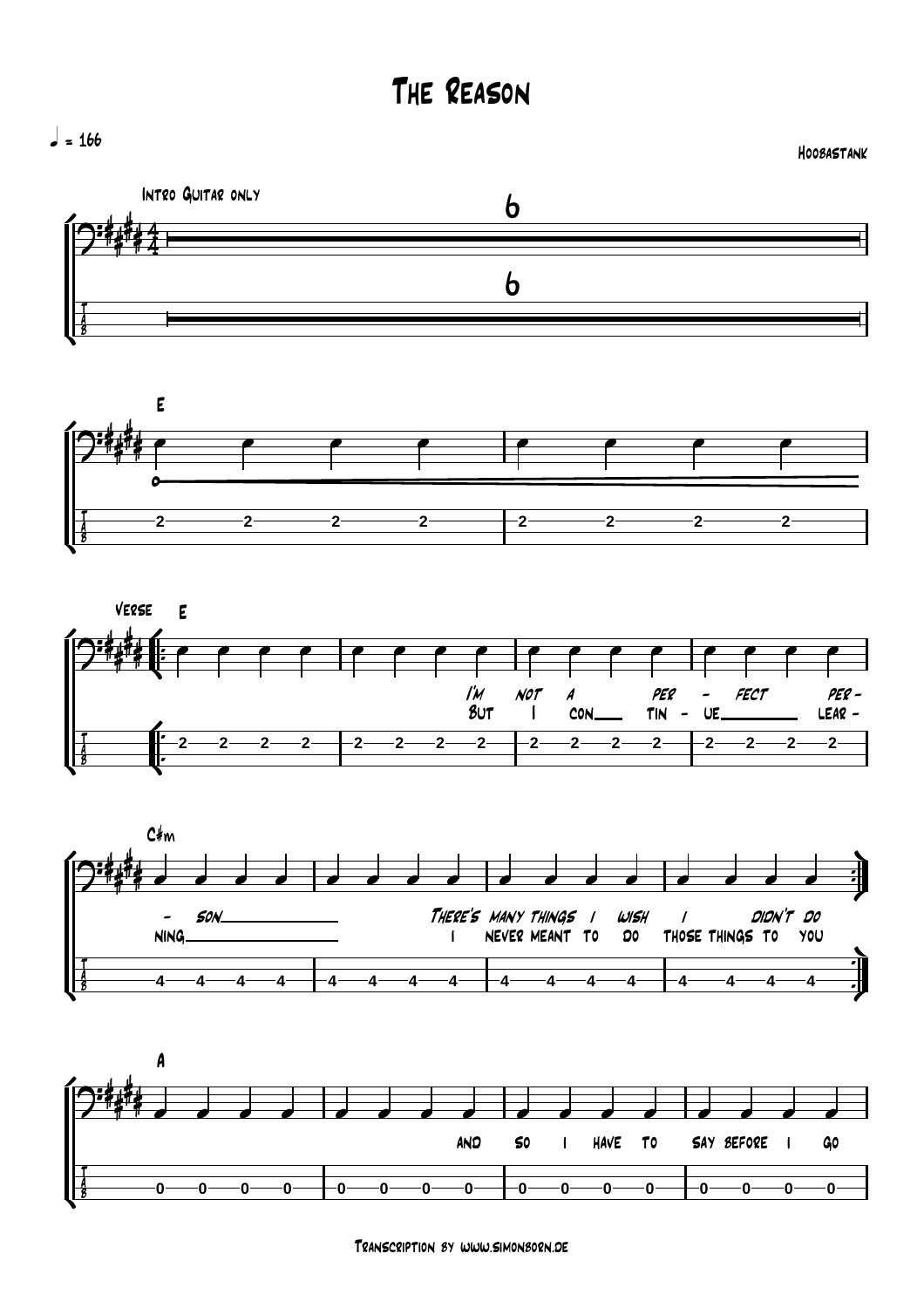









2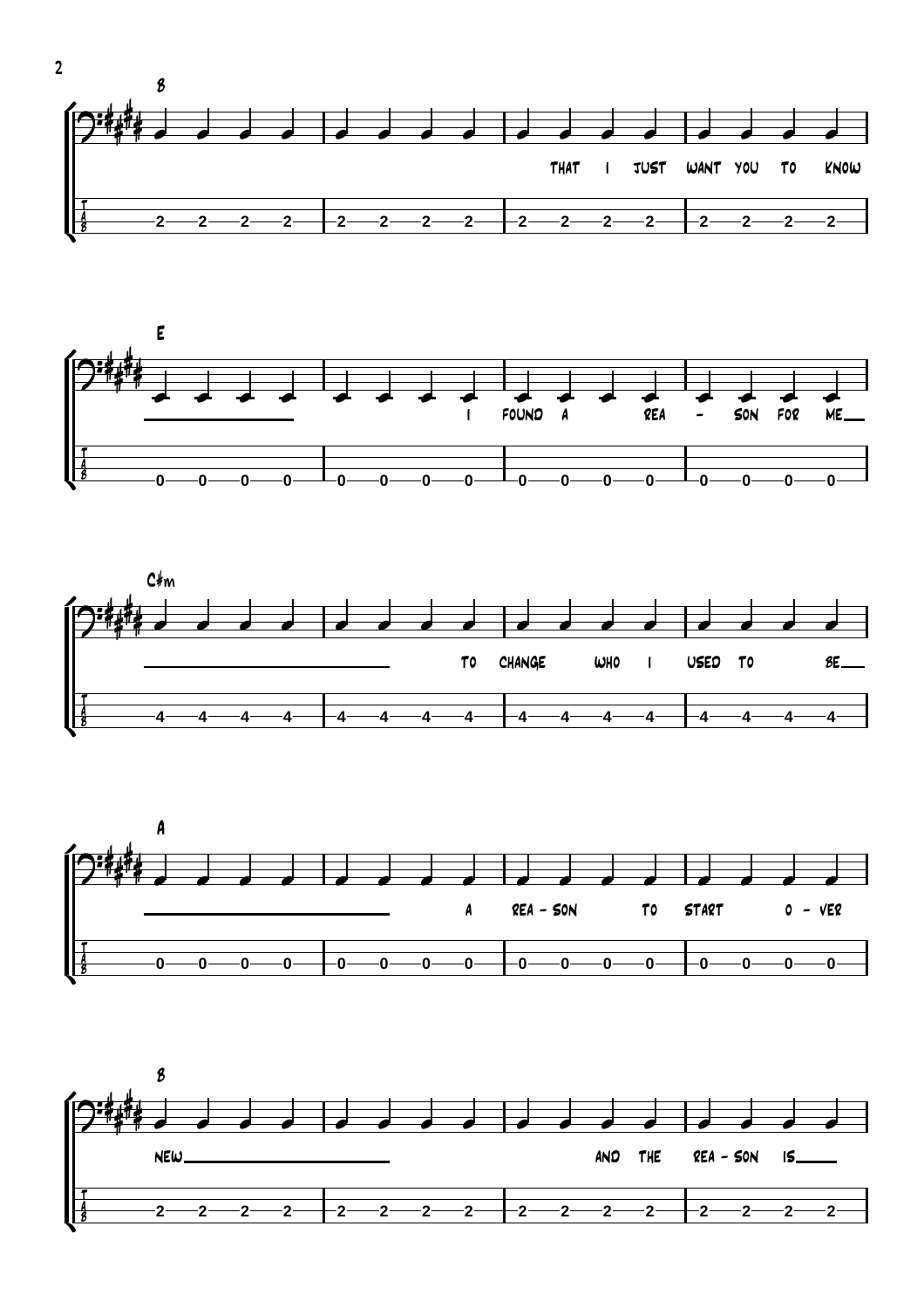